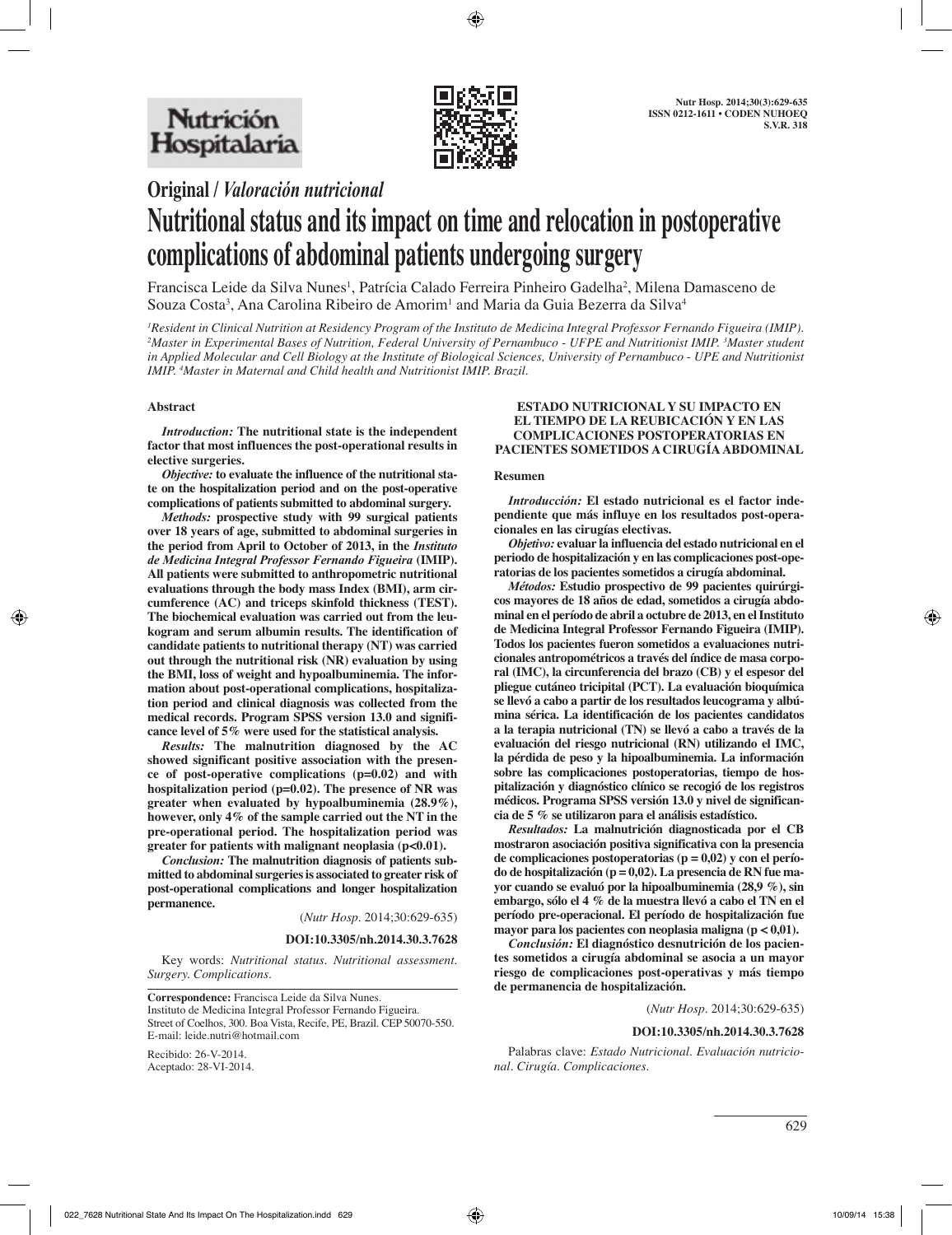## **Introduction**

The nutritional state is most likely one of the independent factors which most influences the post-operational results of elective surgeries. In patients who are malnourished or in risk of malnutrition, the organic response to surgical trauma has greater repercussions and negatively influences the results<sup>1</sup>.

Various methods for nutritional evaluation (NE) have been proposed, using clinical, biochemical and anthropometric evaluation tests, as well as corporal composition exams. In general, the anthropometric methods are practical, simple, non-invasive and without additional costs and, when associated to other objective parameters (laboratorial, for example), they improve precision and the accuracy of the diagnosis of the nutritional disorder<sup>2</sup>.

It is important to establish nutritional monitoring routines<sup>3</sup> to identify early the individuals who are at risk of malnutrition or malnourished, so that they can initiate pre-operative nutritional therapy  $(NT)^4$ . A meta-analysis involving 17 random studies and 2,305 patients demonstrated that pre-operative supplementation for five to seven days reduced morbidity, including anastomotic fistula, and the post-operative hospitalization period<sup>5</sup>.

Therefore, it is believed that malnutrition could lead the patient to harmful effects<sup>6</sup>, and it is also suggested that obesity can represent a risk factor for surgical patients, in virtue of the greater difficulty for surgical resection which would be predictive of a complicated post-operative course<sup>7</sup>.

### **Objective**

To evaluate the influence of the state of nutrition on hospitalization permanence and on the post-operative complications of patients submitted to abdominal surgeries.

### **Material and methods**

### *Subjects and clinical characterization*

This is a prospective study carried out on 99 patients over 18 years of age, submitted to elective abdominal surgery, from April to October of 2013, in IMIP, Recife/PE – Brazil. The study excluded patients whose nutritional evaluation could not be carried out in the pre-operative period or who presented factors which masked and/or negatively influenced the anthropometric values (edema, gestation, neurological diseases, treatment with radio and/or neoadjuvant chemotherapy).

The data collection was carried out through a direct approach form (to the patient and/or companion) and active search of medical prescription, nutritional prescription and the patient's record, to collect demographic, anthropometric and clinical data.

The analyzed post-operative complications presented in up to 30 days after the surgical procedure, were: infection of the surgical site, anastomotic dehiscence, abdominal abscess and/or respiratory complications. The post-operative hospitalization period (in days) was calculated by the difference between the date of the surgery and the date of hospital discharge.

## *Anthropometric evaluation*

The anthropometric measurements collected were: weight, stature, body mass índex (BMI). triceps skinfold thickness (TEST) and arm circumference (AC). The procedures described by Lohman et al<sup>8</sup> were used to standardize measurements, performed in duplicate, using the arithmetic average of the values. To preserve the consistency of the data, the study omitted the measurements that presented differences greater than 100g for weight and 0.5 cm for height. The anthropometric evaluation was carried out at the moment of hospital admission or within 72hs of hospitalization, exclusively in the pre-operative period.

The current weight was measured using a vertical digital scale (Welmy®, model W300) with attached stadiometer, having capacity for 300 kg and precision of 50g, and located on a flat location. The normal weight corresponds to the value in Kg, referred to by the patient, before loss of weight (intentional or not) and that was maintained for a long period of time. The percentage of weight loss was obtained by the equation [(normal weight – current weight)/normal weight x 100], quantified in relation to the time and classified according to Blackburn & Bistrian<sup>9</sup>.

For the height, the patient was placed at an orthogonal position, erect and with their backs to the equipment, and the mobile part of the stadiometer was positioned against the head with sufficient pressure to compress the hair.

The BMI was calculated through the ratio of weight to height squared and its classification followed the criteria of the World Health Organization<sup>10</sup> for adult individuals, or Lipschitz<sup>11</sup> for the elderly. For statistical purposes, the patients were regrouped in three groups: the malnourished, the eutrophic and those with excess weight. The candidates to surgery for obesity who possessed BMI  $\geq 30.0 \text{ kg/m}^2$  were classified according to the American Association of Bariatric Surgery<sup>12</sup>.

The TEST was measured by adipometer, brand Lange Skinfold Calipe, and the AC using inextensible metric tape of the same brand. The TEST was not collected from patients with BMI  $\geq 30.0 \text{ kg/m}^2$  because of the technical difficulties involved in obtaining it. The result obtained from both corporal composition parameters (TEST and AC) was compared to the reference values suggested by Frisancho<sup>13</sup> and its adequation was determined through the equation [(obtained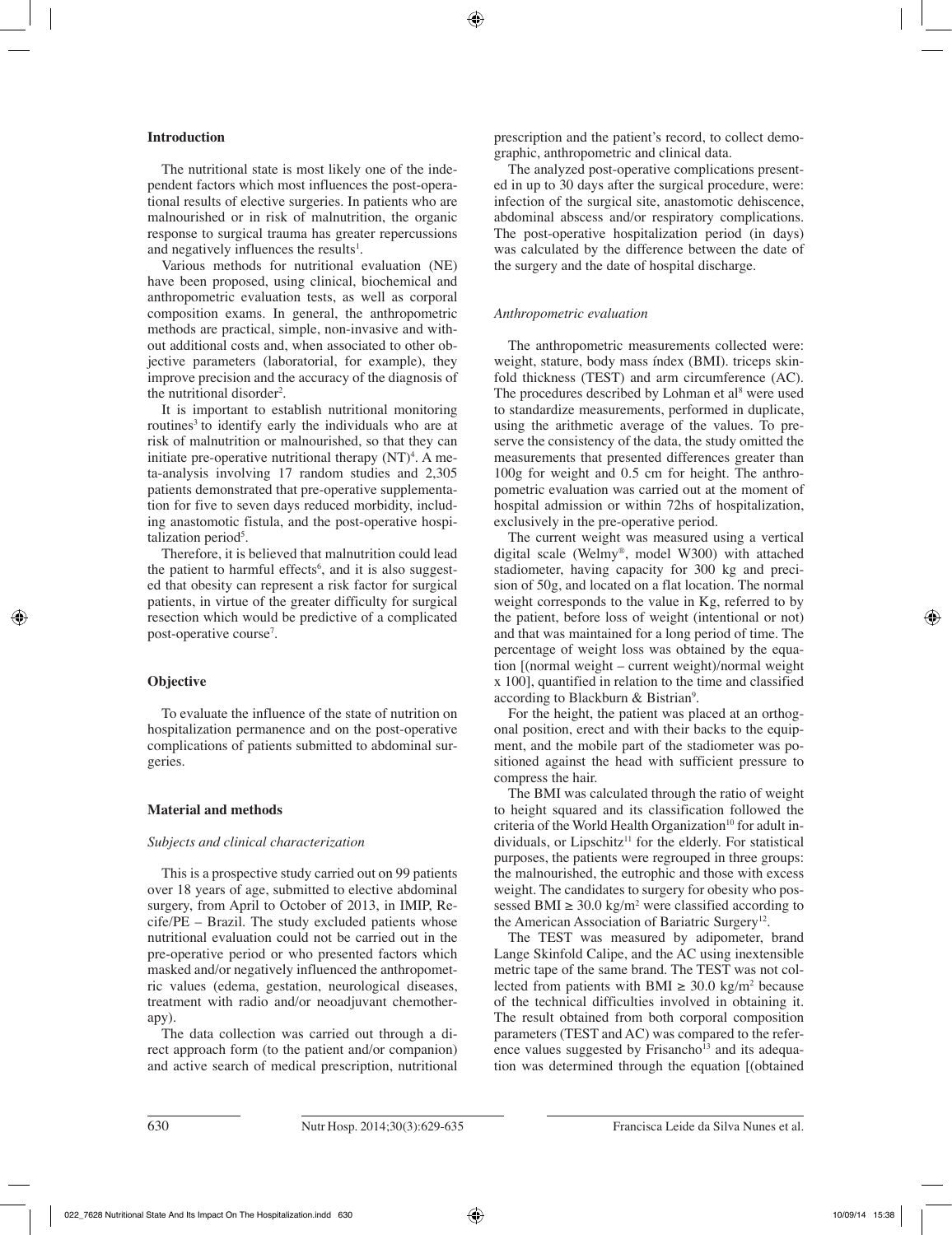value x 100) / percentile value 50] and classified according to Blackburn & Bistrian<sup>9</sup>.

## *Biochemical evaluation*

For the evaluation of immunological competence the total lymphocyte count (TLC) was used, calculated from the leucogram through the formula [(% lymphocytes x leukocytes)/100] and classified according to Blackburn  $\&$  Thornton<sup>14</sup>. The biochemical dosages were solicited as pre-operative routine and followed the standard procedures of the hospital, where a skilled professional collected nearly 5 ml of blood by venipunction from each patient in Vacuntainer tubes, after fasting for 12 to 14 hours. The bottles were placed in Styrofoam boxes with ice packs, sealed and transported for sample processing. The material was analyzed in a clinical analysis laboratory using the Automation method.

## *Nutritional Risk*

Patients considered as having nutritional risk (NR) and, therefore, candidates for NT were those who presented severe weight loss, BMI < 18.5Kg/m² or serum albumin < 3mg/dL (without evidence of hepatic or renal dysfunction)<sup> $1$ </sup>. The NT was classified in relation to the route of administration (oral, enteral, parenteral or mixed) and the duration period (days). When the patient used the nutritional support exclusively (enteral or parenteral), the intention was to reach 100% of his/ her necessities, with the objective of offering a normocaloric and hyperproteic diet. However, if the NT was used as supplement, only 30% of the patient's nutritional needs were offered.

## *Statistical analyses*

The data was analyzed by *software* SPSS version 13.0 for Windows and Excel 2007. All tests were applied with 95% confidence (CI95%). The quantitative variables were tested with respect to distribution normality using the Kolmogorov-Smirnov test. To verify the existence of association the chi-square test and Fisher's Exact test were used for the categorical variables. For comparison between two groups the Mann-Whitney test was used and for comparison among more than two groups the Kruskal Walls test was used, both for non-normal variables. The coefficient of Spearman (non-normal variable) was used for the correlation tests.

The results are presented in table form with respective absolute and relative frequencies. The numerical variables are represented through measurements of central tendency and of dispersion. The significance level 5% (p<0.05) was used to reject the null hypothesis.

### *Ethical aspects*

This research project was evaluated and approved by the Ethical Committee of Research on Human Beings of IMIP, under  $N^{\circ}$  3402/13, according to resolution Nº 196/96 of the National Health Council. The patients who accepted to participate in the study were previously informed of the objectives of the study and of the methods to be adopted, and signed a term of free and informed consent

## **Results**

The study evaluated 99 patients from April to October of 2013, average age of  $46.4 \pm 16.7$  years, the majority being adults (73.7%) and female (70.7%). The most frequent diagnoses were: non-neoplastic diseases of biliary tracts followed by malignant neoplasias, morbid obesity and abdominal hernias, as can be seen in table I. From the evaluated group, 41.4% presented some sort of associated comorbidity, the most common being systemic arterial hypertension (SAH) with 36.4%, followed by mellitus diabetes with 13.1%.

With respect to the presence of post-operative complications, 15.2% of the sample presented some sort of disorder. The rate of reoperations was of 5.1% and the mortality rate was 1%. The average post-operative hospitalization period was of  $4.63 \pm 4.34$  days.

The classification of the nutritional state according to the anthropometric methods is described in table II. The prevalence of malnutrition was less when evaluated by the BMI. On the other hand, according to the BMI, 2/3 of the sample presented excess weight.

The patients submitted to bariatric surgery were classified as super obese and super-super obese, according to the BMI classification, accepted by the American Society of Bariatric Surgery<sup>12</sup>, revealing a frequency in relation to the total sample, of 3% and 1%, respectively.

**Table I** *Percentage distribution according to clinical diagnosis of patients undergoing elective abdominal surgery from April to October, 2013, IMIP/PE, Brazil*

| Diagnoses                                            | N              | %    |
|------------------------------------------------------|----------------|------|
| Morbid obesity                                       | 17             | 17,2 |
| Malignant neoplasias                                 | 24             | 24,3 |
| Non-neoplastic diseases of gastrointestinal<br>tract | $\overline{4}$ | 4,0  |
| Non-neoplastic diseases of biliary tract             | 38             | 38,4 |
| Abdominal hernias                                    | 13             | 13,1 |
| Other                                                | 3              | 3,0  |
| Total                                                | 99             | 100  |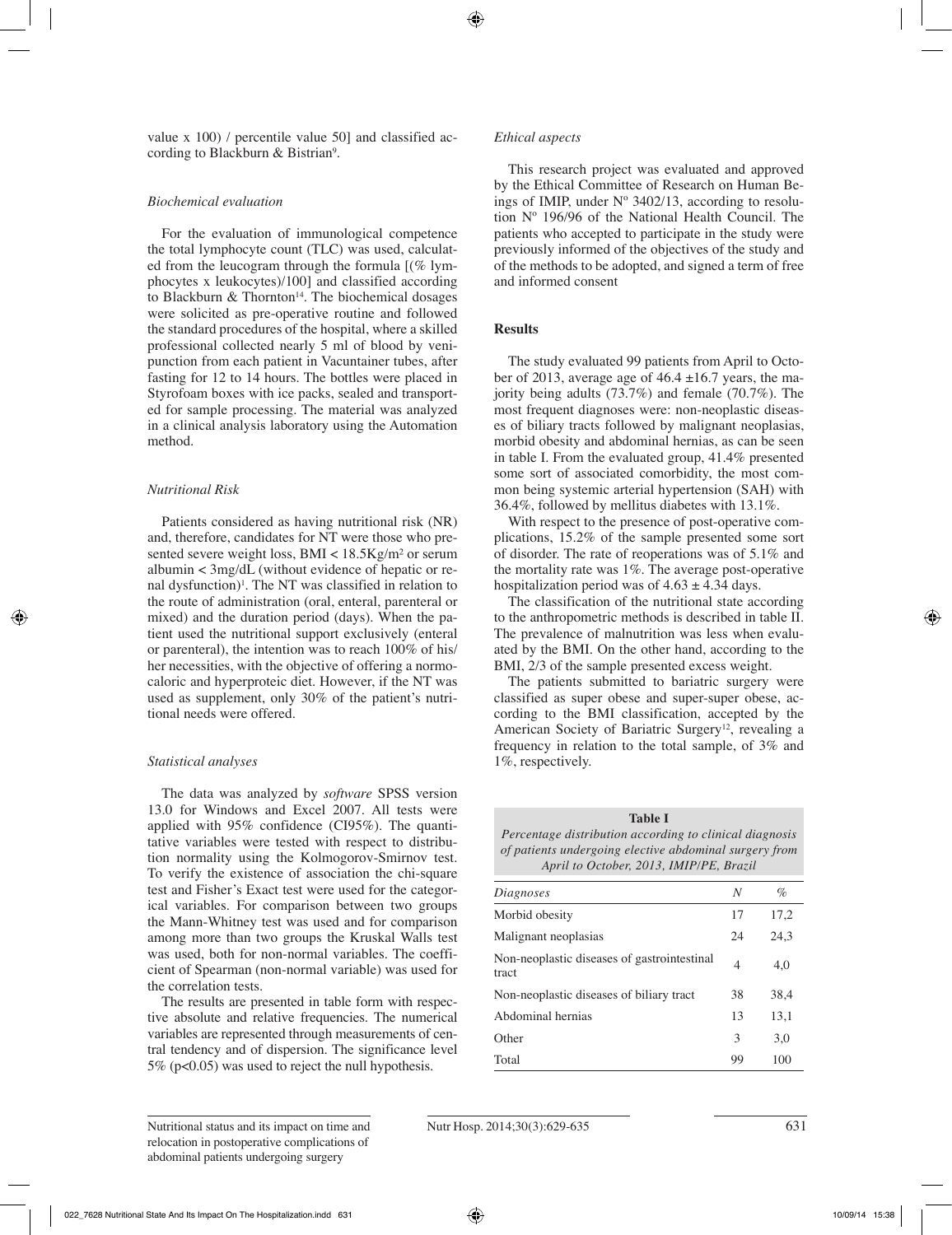| <b>Table II</b><br>Classification of nutritional status of patients undergoing<br>elective abdominal surgery in the period from April to<br>October 2013, IMIP/PE, Brazil |                            |                  |                                |  |  |  |
|---------------------------------------------------------------------------------------------------------------------------------------------------------------------------|----------------------------|------------------|--------------------------------|--|--|--|
| Variables<br>(n)                                                                                                                                                          | <i>Malnutrition</i><br>(%) | Eutrophic<br>(%) | Overweight/<br>Obesity $(\% )$ |  |  |  |
| BMI<br>$(n = 99)$                                                                                                                                                         | 6.1                        | 27.3             | 66.6                           |  |  |  |
| AC<br>$(n = 99)$                                                                                                                                                          | 15,8                       | 48.4             | 35,8                           |  |  |  |
| <b>TEST</b><br>$(n = 67)$                                                                                                                                                 | 15,9                       | 15,9             | 68.2                           |  |  |  |

BMI, body mass Index; AC, arm circumference; TEST, triceps skinfold thickness; TLC, total lymphocyte count.

 $(n = 58)$  82,7 17,3 –

According to the AC, approximately 50% of the sample was classified as eutrophic. With respect to the TEST, this was the anthropometric parameter that revealed the highest prevalence of weight excess. The TLC revealed that more than 80% of the studied population presented some degree of depletion, 27.6% of which had severe depletion.

The NR was 21.2% of the sample, being 28.9% when evaluated by the serum albumin levels, 15.8% by weight loss percentage and null when evaluated by the BMI. However, only 4% received some sort of NT in the pre-operational period. With respect to the route of administration used, 2% used enteral nutrition (nasoenteric tube) and 2% parenteral nutritional (central access). The average time to reach 100% of the nutritional needs was  $2.5 \pm 0.7$  days and the average duration time of the nutritional therapy for both routes of administration was 6.8 ±0.5 days.

There was significant positive association between the malnourishment diagnosed by the AC and post-operative complications (p=0.02), as shown in table III. Table IV shows positive association between length of hospital stay and diagnosis of neoplastic disease (p< 0.001); between length of hospital stay and severe weight loss in the pre-operative period  $(p< 0.001)$ , and between length of hospital stay and malnourishment diagnosed by AC (p=0.022).

### **Discussion**

 $TLC$ <br> $(n = 58)$ 

Nutrition is a fundamental aspect to consider in the proper care of surgical patients. Early nutritional diagnosis and NT in the pre and post-operative periods can determine substantial differences in the conduct and prognosis, reducing the organic response to stress and interfering significantly on the improvement of the patient<sup>15,16</sup>. In this sense, choosing the most adequate method to determine the nutritional state of patients that are candidates for surgery is of utmost importance to establish a better nutritional conduct and allow for adequate clinical improvement in the post-operative  $period<sup>17</sup>$ .

In the present study, the average age was similar to that presented by Correia, Fonseca and Machado  $Cruz<sup>18</sup>$ , with a majority of women, which suggests that they are more prone to look for health care than men<sup>19</sup>.

From the patients evaluated in the study, the most common diagnosis was that of non-neoplastic diseases of biliary tracts, characterized mostly by the cholelithiasis. It is known that this disease is frequent in general surgery wards as was suggested by Rezende et  $al^2$ , in their study with patients hospitalized in surgery wards from two public hospitals in the state of Bahia. The explanation for this high frequency could be related to the fact that gallstones constitute the gastrointestinal disease that most needs hospitalization in the world<sup>20</sup>. Following this disease, malignant neoplasia diseases present lower frequencies than those found in the study of Bragagnolo et  $al^{21}$ , with patients hospitalized in general surgical wards, where more than half of the sample presented neoplasia. A lower frequency can be expected in this study, since patients who carried out radio

**Table III** *Association between nutritional status and postoperative complications in patients undergoing elective abdominal surgery in the period from April to October, 2013, IMIP/PE, Brazil*

|                           | Complications  |               |            |  |
|---------------------------|----------------|---------------|------------|--|
| Variables                 | Yes<br>$n(\%)$ | No<br>$n(\%)$ | p- value   |  |
| BMI                       |                |               |            |  |
| Malnutrition              | 1(6,7)         | 5(6,0)        | $0,394*$   |  |
| Eutrophic                 | 6(40,0)        | 21(25,0)      |            |  |
| Weight excess             | 8(53,3)        | 58 (69,0)     |            |  |
| AC                        |                |               |            |  |
| Malnutrition              | 6(40,0)        | 9(11,3)       | $0,020$ ** |  |
| Eutrophic                 | 5(33,3)        | 41(51,2)      |            |  |
| Weight excess             | 4(26,7)        | 30(37,5)      |            |  |
| <b>TEST</b>               |                |               |            |  |
| Malnutrition              | 3(30,0)        | 7(13,2)       | $0.563*$   |  |
| Eutrophic                 | 1(10,0)        | 9(17,0)       |            |  |
| Weight excess             | 6(60,0)        | 37(69,8)      |            |  |
| <b>Severe weight loss</b> |                |               |            |  |
| Yes                       | 5(33,3)        | 10(12,5)      | $0.057*$   |  |
| No                        | 10(66,7)       | 70(87,5)      |            |  |

BMI, body mass Index; AC, arm circumference; TEST, triceps skinfold thickness.

\* Fisher's exact test \*\* Chi-square test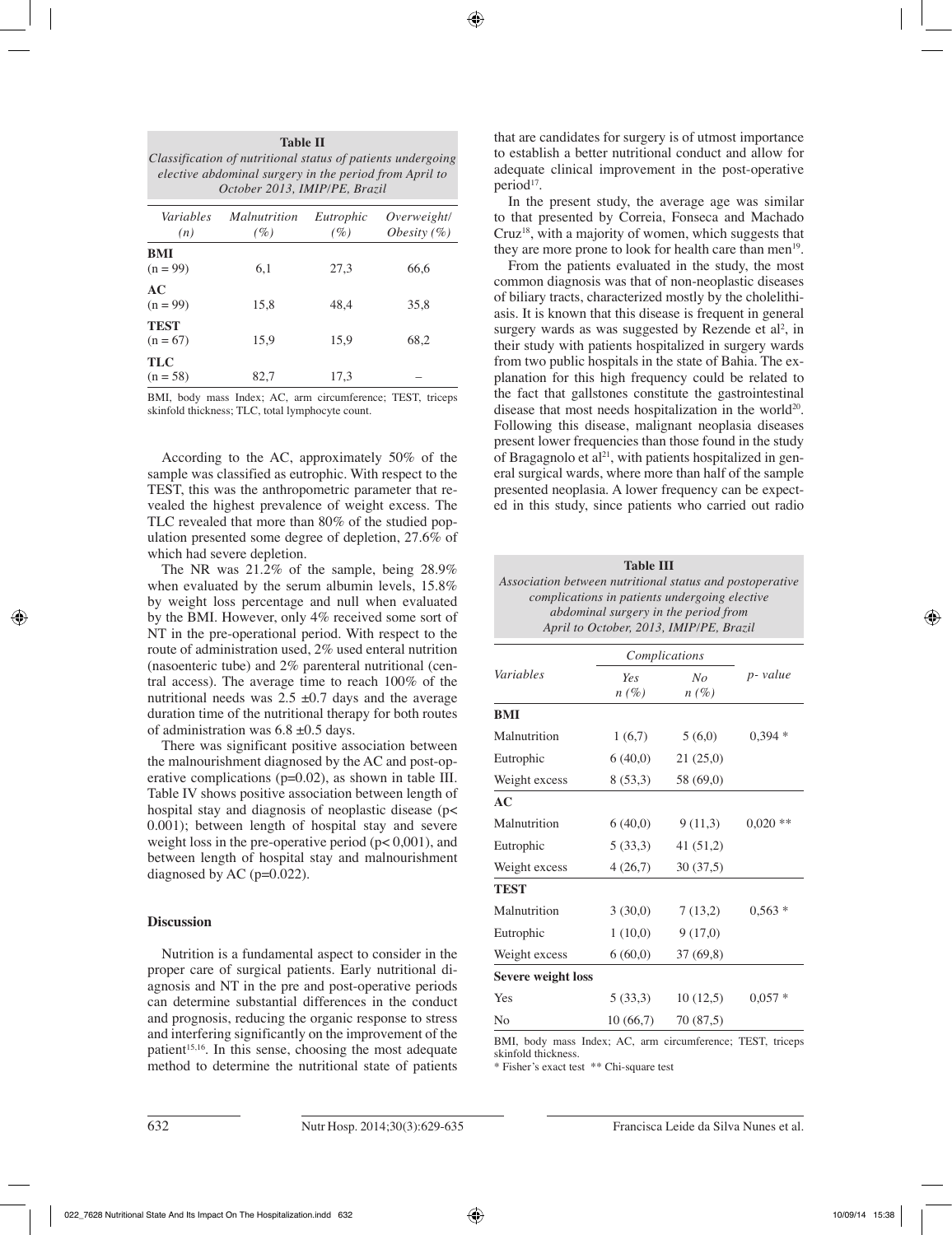#### **Table IV**

*Length of hospital stay second age group, presence of malignancy and nutritional status of patients undergoing elective abdominal surgery in the period from April to October, 2013, IMIP/PE, Brazil*

| Variables                   | Length of hospital stay |            |  |
|-----------------------------|-------------------------|------------|--|
|                             | Median $(Q1, Q3)$       | p- value   |  |
| Age group                   |                         |            |  |
| Adult                       | 2,00(2,00; 6,00)        | $0,155*$   |  |
| Elderly                     | 5,00(2,00; 7,50)        |            |  |
| <b>Malignant neoplasias</b> |                         |            |  |
| Yes                         | 7,00(5,00; 11,00)       | $0.001*$   |  |
| N <sub>0</sub>              | $2,00$ $(2,00; 3,25)$   |            |  |
| <b>Severe weight loss</b>   |                         |            |  |
| Yes                         | 5,50(5,00; 8,00)        | $0.001*$   |  |
| No                          | 2,00 (2,00; 5,00)       |            |  |
| <b>BMI</b>                  |                         |            |  |
| Malnutrition                | 5,50 (5,00; 7,50)       | $0,155$ ** |  |
| Eutrophic                   | 4,00(2,00; 6,25)        |            |  |
| Weight excess               | 2,00(2,00; 5,75)        |            |  |
| AC                          |                         |            |  |
| Malnutrition                | 5,00(4,00; 8,00)        | $0,022$ ** |  |
| Eutrophic                   | 3,00(2,00; 7,00)        |            |  |
| Weight excess               | $2,00$ $(2,00; 2,50)$   |            |  |
| <b>TEST</b>                 |                         |            |  |
| Malnutrition                | 4,00(2,00; 6,50)        | $0,910**$  |  |
| Eutrophic                   | $3,00$ $(2,00; 5,75)$   |            |  |
| Weight excess               | $3,00$ $(2,00; 6,00)$   |            |  |

BMI, body mass Index; AC, arm circumference; TEST, triceps skinfold thickness

\* Mann-Whitney \*\* Kruskal-Wallis

and/or chemotherapy in the pre-operative period were excluded, and also considering that the standard treatment for some types of tumors includes neoadjuvancy.

The presence of comorbidities found was higher than in the study of Melo et al<sup>22</sup>, where  $34\%$  of patients evaluated presented some chronic disease. In both studies the SAH was the most prevalent comorbidity. The presence of associated diseases must be investigated since they play an important role in the determination of infection $23$  and higher incidence of post-operative complications<sup>24</sup>.

The weight excess found in the studied population when evaluated by the BMI, reflects the great number of hospitalized patients submitted to surgery for obesity treatment, especially because the hospital where the study was applied is a reference center for bariatric surgery. Moreover, it is important to highlight once more the exclusion of patients who carried out pre-operative radio/chemotherapy. It is known that these anti-neoplastic treatments can lead to anorexia and consequently to weight loss, which would negatively influence their nutritional state. However, excess weight can also be found in patients with neoplasias. In a recent study that investigated patients who were going to have surgery to treat colon cancer, the frequency of excess weight evaluated by the BMI was similar to that found in this study, 62% of patients being classified as overweight or obese<sup>7</sup>.

With respect to weight excess, another point that needs reminder is the frequency of patients classified as having extreme obesity. The number of super obese individuals multiplied five fold in the last  $15$  years<sup>25</sup> and the frequency presented in the sample suggests that this quick increase is of concern, even in developing countries.

When investigating signs of malnutrition, Sommacal et al<sup>26</sup> studying patients with periampullary neoplasia in the pre-operative period, also found a higher percentage of malnourished patients when evaluated by the TEST. In patients with megaesophagus, malnutrition percentages similar to those found in this study were found by the AC, TEST and BMI.<sup>27</sup> It is important to highlight that no method is free of error and that a combination among them helps to diminish the probability of errors caused by the isolated use of any one of them.

The TLC measures in a practical manner the momentary immunological reserves, indicating the conditions of the organism's cellular defense mechanism at that moment<sup>26</sup>. In this study, the percentage of patients that presented some sort of degree of depletion was high (80%), corroborating the results found in the study of Sommacal et al<sup>26</sup> (62%), but contrasting with the study of Leandro-Merhi, Aquino and Chagas<sup>3</sup>, where no depletion was observed in the majority of patients studied. No association tests were carried out with this variable due to the limited number of patients that had this information in their record. However, this study suggests that the TLC is not a good prognostic marker for operative morbimortality<sup>28</sup>.

The NR diagnosis is the first step in the identification of patients who benefited from pre-operative NT. The results found show how the frequency of NR can be different depending on the method used, corroborating with another study<sup>3</sup>, where frequencies of  $8.1\%$ were found by the BMI, of 32.6% using the TLC and 45.2% by weight loss. The NR was higher when evaluated by hypoalbuminemia, suggesting that albumin must be considered a prognostic method and a reliable indicator of morbimortality<sup>29</sup>.

Independently of the method used to evaluate the risk, the study shows that only a small portion of these patients carried out pre-operative-NT. This can be explained by the fact that many patients are admitted days before or even on the day of surgery. When there is early hospitalization, all patients identified with risk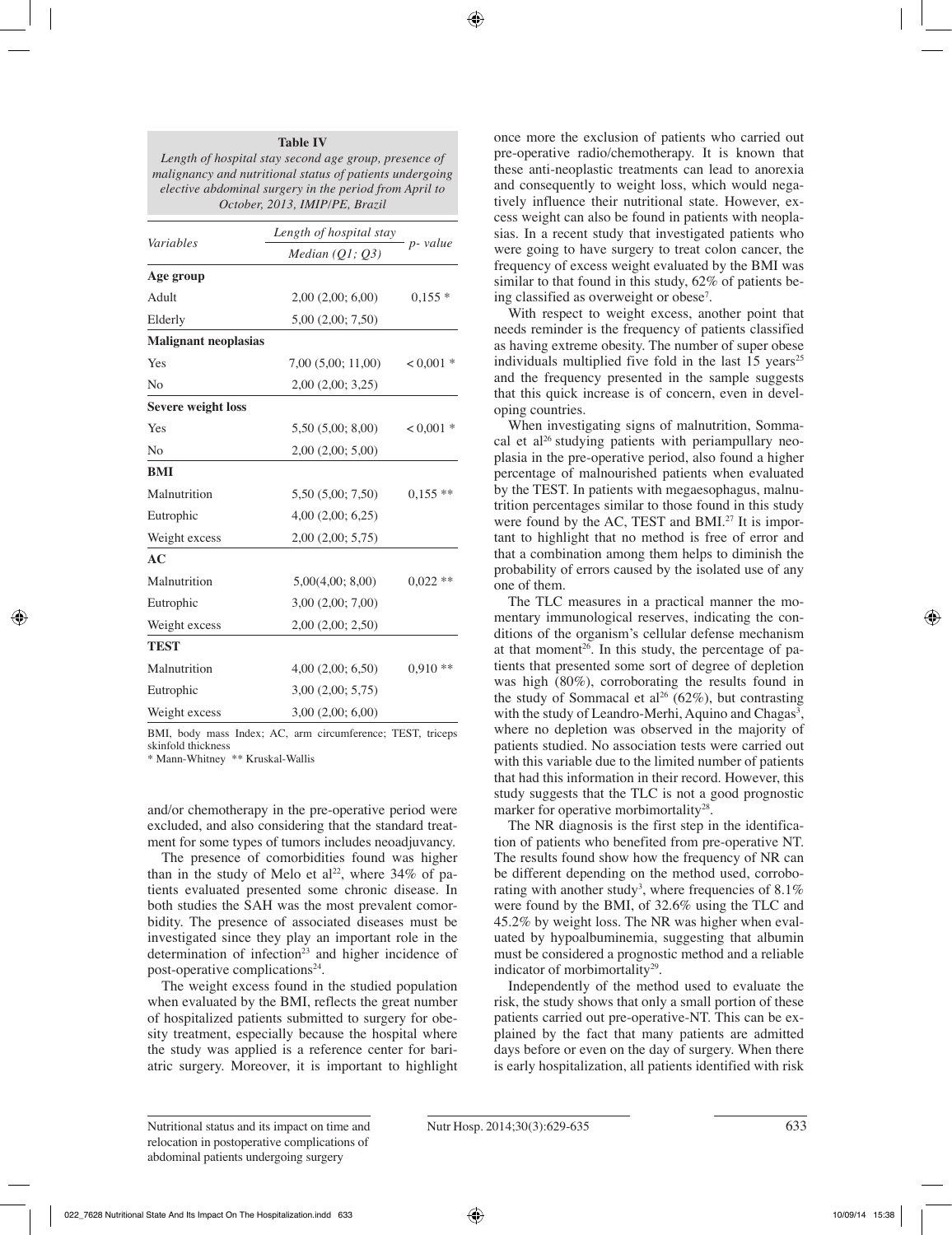carry out or are advised to carry out some kind of NT. However, in this study only the patients who carried out NT in a hospital environment were considered, because even with orientation, there is no guarantee that the patient will carry out the therapy in their residence.

The average duration of enteral NT was in accordance with the recommendations proposed by the *Projeto Diretrizes* (7-14 days)<sup>1</sup>. And the necessary time to reach the nutritional needs (in up to 72 hours) was carried out according to the recommendation of the American *Guideline* about NT<sup>30</sup>.

With respect to the association between the post-operative complications and the nutritional state, the AC can be used in a promissory manner for the diagnosis of malnourishment. Because it is a simple measurement, easy to collect and non-invasive, its routine use is recommended to evaluate surgical patients. Also, it is suggested that the loss of lean mass is correlated with the values of AC, since in studies with colorectal cancer patients in the pre-operative period $31$ , those who presented an accelerated weight loss diminished their AC. The same authors observed that after the surgery, the AC values became smaller<sup>31</sup>.

Patients with malignant neoplasias or those with severe weight loss in the pre-operative period, generally present risk of malnourishment or are malnourished $32,33$ , which may explain why this group of patients presents longer hospitalization permanence. Malnutrition, when evaluated by AC, in a Brazilian study carried out in a university hospital, was responsible for the increase in hospitalization period in up to  $2.8 \text{ times}^{34}$ .

#### **Conclusion**

The malnutrition diagnosed by the anthropometric methods in patients submitted to abdominal surgery is associated with higher risks of post-operative complications and longer hospitalization permanence. Therefore, early identification of NR and the institution of NT must be essential strategies for the care of the surgical patient to obtain better prognoses in the post-operative period.

#### **References**

- 1. Nascimento JEA, Campos, AC, Borges A, Correia MITD, Tavares GM. Terapia Nutricional no Perioperatório. Sociedade Brasileira de Nutrição Parenteral e Enteral. Associação Brasileira de Nutrologia. Projeto Diretrizes. Associação Médica Brasileira. Conselho Federal de Medicina: São Paulo, 2011.
- 2. Rezende IFB, Araújo AS, Santos MF, Sampaio LR, Mazza RPJ. Avaliação muscular subjetiva como parâmetro complementar de diagnóstico nutricional em pacientes no pré-operatório. *Rev. Nutr* 2007; 20: 603-613.
- 3. Leandro-Merhi VA, Aquino JLB, Chagas JFS. Risco nutricional no período pré-operatório. *Arq Bras Cir Dig* 2009; 22:143-6.
- 4. Feguri GR, Lima PRL, Lopes AM, Roledo A, Marchese M, Trevisan M, Ahmadv H, Freitas BB, Nascimento JEA. Resul-

tados clínicos e metabólicos da abreviação do jejum com carboidratos na revascularização cirúrgica do miocárdio. R*ev bras cir cardiovasc* 2012; 27: 7-17.

- 5. Waitzberg DL, Saito H, Plank LD, Jamieson GG, Jagannath H, Hwang TL, Mijares JM, Bihari D. Postsurgical infections are reduced with specialized nutrition support. W*orld J Surg* 2006; 30: 1592-604.
- 6. Walczewski MRM, Justino AZ, Walczewski EAB, Coan T. Avaliação dos resultados de intervenção após mudanças realizadas nos cuidados peri-operatórios em pacientes submetidos a operações abdominais eletivas. *Rev Col Bras Cir* 2012; 39: 119-125.
- 7. Amri R, Bordeianou, LG, Sylla P, Berger DL. Obesity, outcomes and quality of care: body mass index increases the risk of wound-related complications in colon cancer surgery. 2014; 207:17-23.
- Lohman TG, Roche AF, Martorell R. Anthropometric Standardisation Reference Manual. Champaign, IL: Human Ki-netics Books, 1988.
- 9. Blackburn GL, Bistrian BR. Nutritional and metabolic assessment of the hospitalized. JPEN, 1977;1:11-22.
- Who Physical Status: The Use and Interpretation of Anthropometry. Report of a WHO Expert Committee. Aging And Working Capacity 1995; 854: 1-452.
- 11. Lipschitz DA. Screening for nutritional status in the elderly. 1994; 21:55-67.
- 12. National Institutes of Health. Clinical guidelines on the identification, evaluation and treatment of owerweight and obesity in adults: the evidence report. *Obes Res* 1998; 6 (Suppl 2).
- 13. Frisancho, AR. Anthropometric standards for the assessment of growth and nutritional status. University of Michigan, 1990. 189 p.
- 14. Blackburn GL, Thornton PA. Nutritional assessment of the hospitalized patient. Med Clin North Am.1979; 63(5):1103-15.
- 15. Correia MITD, Silva RG. Paradigmas e evidências da nutrição peri-operatória. *Rev Col Bras Cir* 2005; 32:342-347.
- 16. Studley HO. Percentage of weigth loss. A basic indicator of surgical risk in patients with chronic peptic ulcer. 1936. 2001; 16:141-3 (discussion 140-1).
- 17. Oliveira LB, Junior PBR, Guimarães NM, Didonet MT. Variáveis relacionadas ao tempo de internação e complicações no pós-operatório de pacientes submetidos à cirurgia do trato gastrointestinal. *Com. Ciências Saúde* 2010; 21:319-330.
- 18. Correia MITD, Fonseca PC, Machado Cruz GA. Perioperative nutritional management of patients undergoing laparotomy. *Nutr Hosp* 2009; 24:479-484.
- 19. Souza VC, Dourado KF, Lima ALC, Bernardo E, Caraciollo P. Relationship between nutritional status and immediate complications in patients undergoing colorectal surgery. *J Coloproctol* 2013; 33:83–91.
- 20. Adam S, Jonassaint J, Kruger H, Kail M, Orringer EP. Surgical and obstetric outcomes in adults with sickle cell disease. *Am J Med* 2008; 121: 916–921.
- 21. Bragagnolo R; Caporossi FS, Dock-Nascimento DB, Nascimento JEA. Espessura do músculo adutor do polegar: um método rápido e confiável na avaliação nutricional de pacientes cirúrgicos. 2009; 36: 371-376
- 22. Melo EMVB, Leão CS, Andreto LM, Mello, MJG. Infecção cirúrgica em colecistectomia videolaparoscópica usando ácido paracético como esterilizante dos instrumentais. *Rev Col Bras Cir* 2012; 40:208-214.
- 23. Ferreira FAPB, Marin MLG, Strabelli TMV, Carmona MJC. Como o anestesiologista pode contribuir para a prevenção de infecção no paciente cirúrgico. *Rev Bras anestesiol* 2009; 59: 756-66.
- 24. Lucas MA, Ponz CB, Segura JLP, Puyal AC, Casanovas, PH, Sanchez MCM, Soler ET, Folch MT. Factores de morbimortalidad postoperatoria tras cirugía laparoscópica por cáncer de colon en pacientes octogenários. *Cir Esp* 2012; 90:589 – 594.
- 25. Twaij A, Sodergren MH, Pucher PH, Batrick N, Purkayastha, S. A Growing Problem: Implications of Obesity on the Provision of Trauma Care. 2013; 23: 2113-2120.
- 26. Sommacal HM, Bersch VP, Vitola SP, Osvaldt AB. Percentual de perda de peso e dobra cutânea tricipital: parâmetros con-